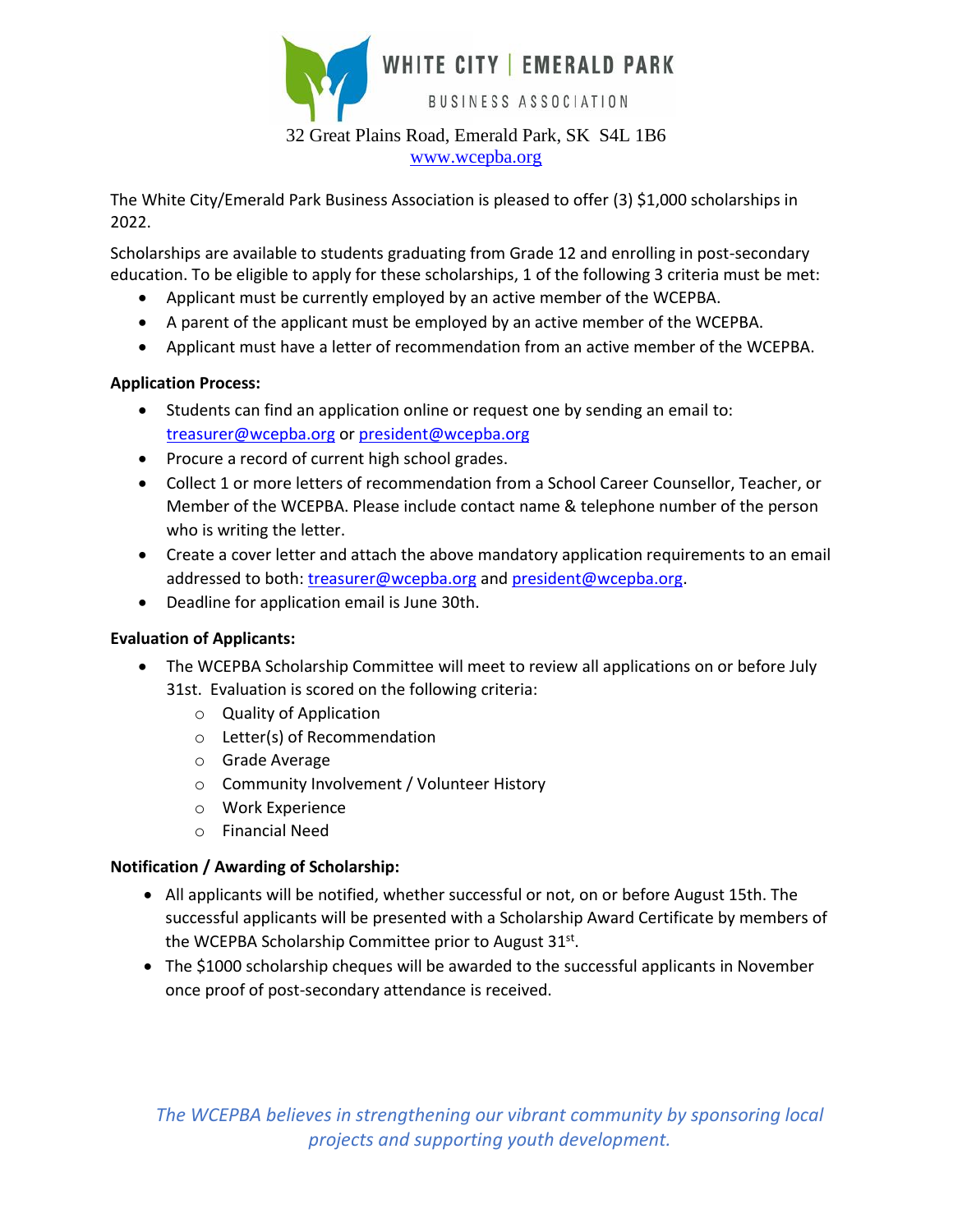WHITE CITY | EMERALD PARK

BUSINESS ASSOCIATION

## 32 Great Plains Road, Emerald Park, SK S4L 1B6

[www.wcepba.org](http://www.wcepba.org/)

|     | <b>SCHOLARSHIP APPLICATION 2021</b>                                                                                                               |
|-----|---------------------------------------------------------------------------------------------------------------------------------------------------|
| 1.  | Last Name:<br><b>First Name:</b>                                                                                                                  |
| 2.  | <b>Mailing Address:</b>                                                                                                                           |
|     |                                                                                                                                                   |
| 3.  | <b>Contact Information:</b>                                                                                                                       |
|     | Telephone Number: (<br>Email Address:<br>$\mathcal{E}$                                                                                            |
| 4.  | Date of Birth:<br>Month<br>Year<br>Day                                                                                                            |
| 5.  | Grade Averages:                                                                                                                                   |
|     | Grade 12<br>Grade 11<br>Grade 10                                                                                                                  |
| 6.  | Are you the first person in your family to go take post-secondary education?<br>$\Box$ YES<br>$\square$ NO                                        |
| 7.  | Name and location of High School attending:                                                                                                       |
| 8.  | A. List any academic honors, awards and membership activities while in high school:                                                               |
|     | B. List your hobbies, outside interests, extracurricular activities and school related volunteer<br>activities:                                   |
|     | C. List your non-school-sponsored volunteer activities in the community:                                                                          |
|     | This can be detailed in your essay rather than listing in part 8.                                                                                 |
| 9.  | If you have decided on what Post-Secondary School you will attend, please list the school name.<br>Otherwise list your top 3 enrolment options:   |
|     |                                                                                                                                                   |
| 10. | List your qualification how it relates to the White City / Emerald Park Business Association as per<br>description on page 1 of this application. |
| 11. | Names & address of parent(s) or legal guardian(s):                                                                                                |
|     | Cell phone: (<br>Home phone of parents or legal guardians: (                                                                                      |

**Attach an essay (minimum 350 words) to this application, that describes your high school achievements, including your academic experience, and extra-curricular activities. We would like to hear all about you, what your desired career path is and why you are choosing it. We would like to hear about your current or past work, volunteer experiences and community involvement. The more you tell us helps us set you apart from other applicants.**